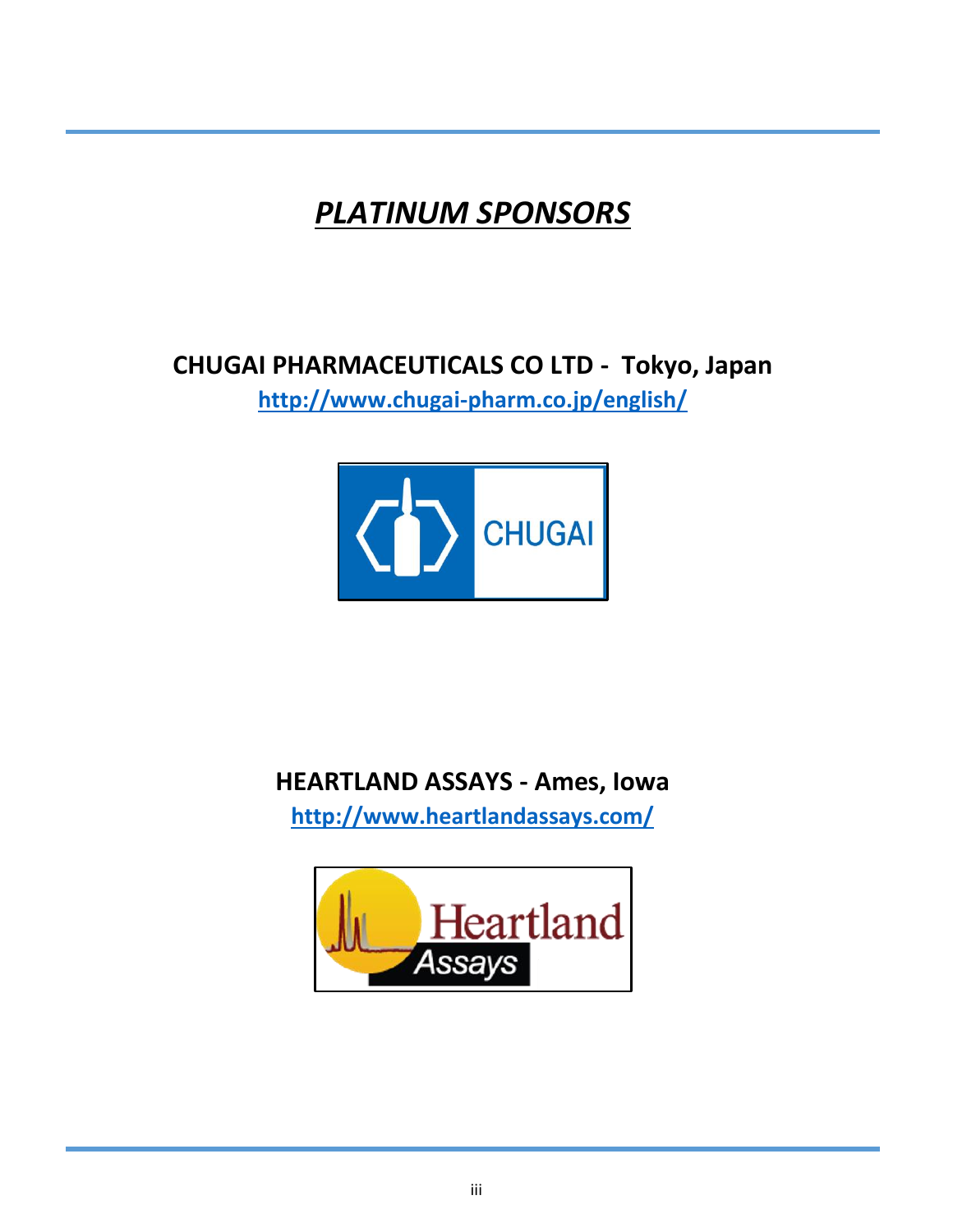





## *GOLD SPONSORS*

#### **BIO-TECH PHARMACAL INC**

### **MERCK & CO INC**

### **OPKO HEALTH INC**

### **ROCHE DIAGNOSTICS CORPS**

### **SANOFI US**

#### **TEIJIN PHARMA LTD**